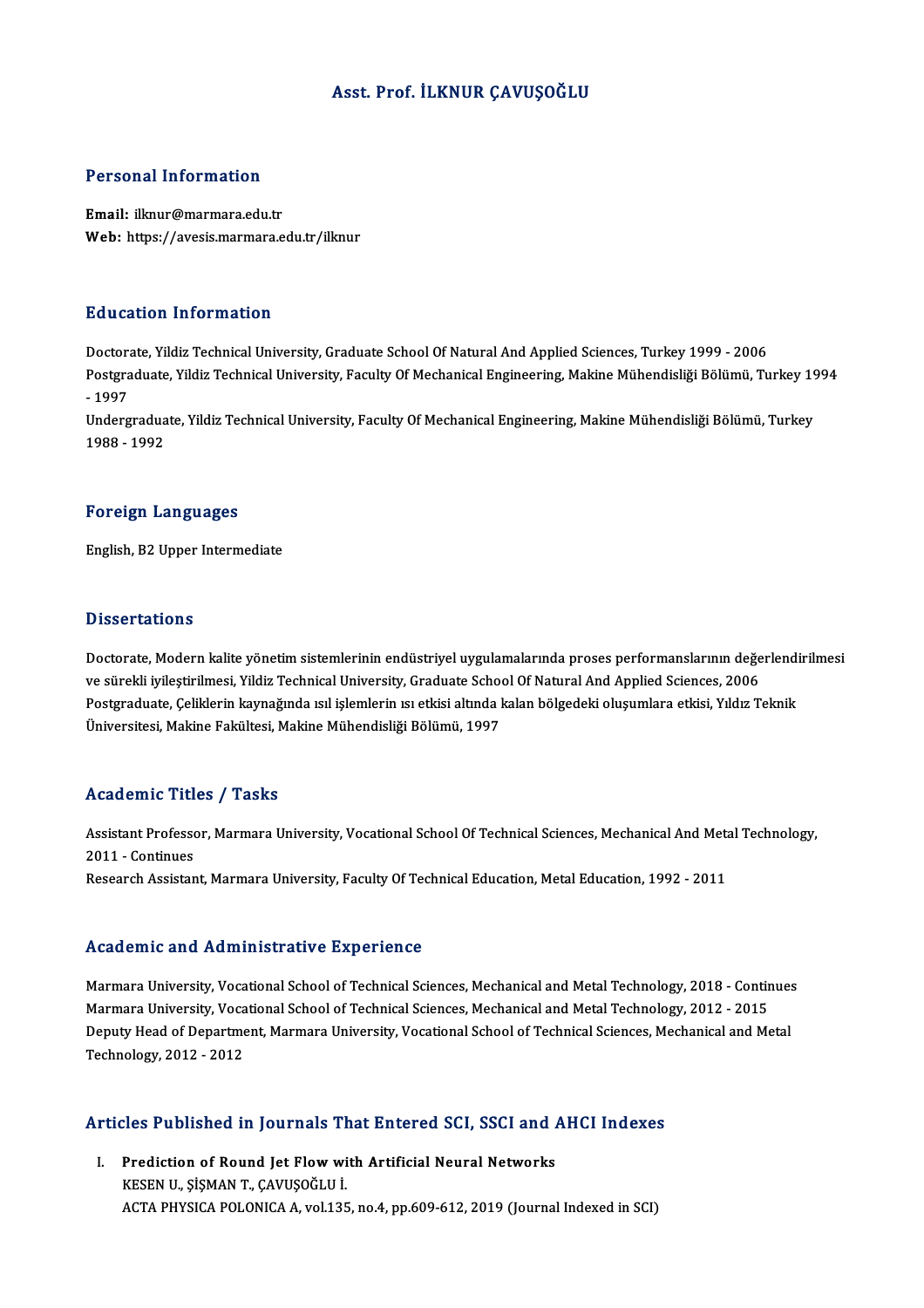- II. The Effects of Drilling Operation on the Surface Roughness of Modified GFRP Composites<br>Couveesive Durakhase M.N. Colsin M The Effects of Drilling Operation of<br>Cavusoglu I., Durakbasa M.N. , Cakir M.<br>ACTA PHYSICA POLONICA A vral 134 no The Effects of Drilling Operation on the Surface Roughness of Modified GFR<br>Cavusoglu I., Durakbasa M. N. , Cakir M.<br>ACTA PHYSICA POLONICA A, vol.134, no.1, pp.339-341, 2018 (Journal Indexed in SCI)<br>Analysis of Surface Modi Cavusoglu I., Durakbasa M. N. , Cakir M.<br>ACTA PHYSICA POLONICA A, vol.134, no.1, pp.339-341, 2018 (Journal Indexed in SCI)<br>III. Analysis of Surface Modification of GFRP and Influence on the Drilled Part Delamination<br>Covuse
- ACTA PHYSICA POLONICA A, vol.134, no.1, pp.339-341, 2018 (Journal Indexed in SCI)<br>Analysis of Surface Modification of GFRP and Influence on the Drilled Part I<br>Cavusoglu I., Durakbasa M. N. , Cakir M.<br>ACTA PHYSICA POLONICA Analysis of Surface Modification of GFRP and Influence on the Drilled Part I<br>Cavusoglu I., Durakbasa M. N. , Cakir M.<br>ACTA PHYSICA POLONICA A, vol.131, no.3, pp.423-427, 2017 (Journal Indexed in SCI)

#### Books&Book Chapters

ooks & Book Chapters<br>I. Effects of The Fiber Percentage Rate of The GFRP Composites<br>Cauveeğlu İ Effects of T<br>Effects of T<br>Çavuşoğlu İ. in: DAAAM International Scientific Book , Branko Katalinic, Editor, DAAAM International Vienna, Vienna, pp.335-<br>342. 2016 Çavuşoğlu İ

#### Refereed Congress / Symposium Publications in Proceedings

- efereed Congress / Symposium Publications in Proceedings<br>I. PREDICTION OF PLAIN CIRCULAR JET FLOW WITH ARTIFICIAL NEURAL NETWORKS<br>KREEN U. SISMAN T. CAVUSOČLU I TOOR OORGI OSO 7 SYMPOSIALI<br>PREDICTION OF PLAIN CIRCULA<br>KESEN U., ŞİŞMAN T., ÇAVUŞOĞLU İ. PREDICTION OF PLAIN CIRCU<br>KESEN U., ŞİŞMAN T., ÇAVUŞOĞLI<br>APMAS 2018, 24 - 30 April 2018<br>INTECPATION of MANIJEACTI KESEN U., ȘİŞMAN T., ÇAVUŞOĞLU İ.<br>APMAS 2018, 24 - 30 April 2018<br>II. INTEGRATION of MANUFACTURING PROCESSES of NEW GENERATIONMATERIALS into INDUSTRY 4.0
- APMAS 2018, 24 30 April 2018<br>INTEGRATION of MANUFACTURING PR<br>ÇAVUŞOĞLU İ., Poszvek G., Durakbasa M. N.<br>International Symnosium for Broduction Bo INTEGRATION of MANUFACTURING PROCESSES of NEW GENERATIONMA<br>CAVUŞOĞLU İ., Poszvek G., Durakbasa M. N.<br>International Symposium for Production Research 2017, 13 - 15 September 2017<br>Analysis and Evaluation of Surfase Boughness CAVUŞOĞLU İ., Poszvek G., Durakbasa M. N.<br>International Symposium for Production Research 2017, 13 - 15 September 2017<br>III. Analysis and Evaluation of Surface Roughness on the ModifiedGFRP Composites<br>CAVUSOĞLU İ., Durakbas
- International Symposium for Production R<br>**Analysis and Evaluation of Surface Ro**<br>ÇAVUŞOĞLU İ., Durakbaşa M. N. , ÇAKIR M.<br>APMAS 2017-22-26 April 2017 Analysis and Evaluation of Su<br>ÇAVUŞOĞLU İ., Durakbaşa M. N. ,<br>APMAS 2017, 22 - 26 April 2017<br>The entimisation of life quale
- IV. The optimisation of life cycle of GFRP APMAS 2017, 22 - 26 April 2<br>The optimisation of life c<br>CAVUŞOĞLU İ., walcher e.m.<br>4. international conference c

4. international conference onquality and innovationinengineering andmanagement,25 -30 July2016

CAVUŞOĞLU İ., walcher e. m.<br>4. international conference on quality and innovatiion in engineering and management, 25 - 30 July 2016<br>4. Analysis and Evaluation of Surface Modification Contributed on GFRP for Drilled Part De 4. international conference on quality and<br>Analysis and Evaluation of Surface M<br>ÇAVUŞOĞLU İ., durakbaşam.n. , ÇAKIR M.<br>Eth International Advances in Annlied Phy Analysis and Evaluation of Surface Modification Contributed on GFRP for Drilled Part Delaminat<br>ÇAVUŞOĞLU İ., durakbaşa m. n. , ÇAKIR M.<br>6th İnternational Advences in Applied Physics and Materials Science Congress & Exhibit CAVUŞOĞLU İ., durakbaşa m. n. , ÇAKIR M.<br>6th İnternational Advences in Applied Physics and Materials Science Congress & Exhibition, 1 - 03 June 20<br>71. THE OPTIMIZATION OF DRILLING PARAMETERS OF GLASSFIBER REINFORCED PLASTI

# 6th International Adv<br>THE OPTIMIZATION<br>TAGUCHI METHOD<br>CAVUSOČLU L CAVUR VI. THE OPTIMIZATION OF DRILLING PARAMETERS OF GLASSFIBER REINFORCED PLASTICS VIA<br>TAGUCHI METHOD<br>CAVUŞOĞLU İ., ÇAKIR M., Numan M D., Eva Maria W.

TAGUCHI METHOD<br>ÇAVUŞOĞLU İ., ÇAKIR M., Numan M D., Eva Maria W.<br>MultiScience - XXX. microCAD International Multidisciplinary Scientific ConferenceUniversity of Miskolc, Hungary,<br>21.22.April 2016, ISBN 978.962.258.112.1.21. CAVUŞOĞLU İ., ÇAKIR M., Numan M D., Eva Maria W.<br>MultiScience - XXX. microCAD International Multidisciplinary Sci<br>21-22 April 2016, ISBN 978-963-358-113-1, 21 - 22 April 2016<br>The entimization of drilling naramators of glas MultiScience - XXX. microCAD International Multidisciplinary Scientific ConferenceUniversity of Miskolc, H<br>21-22 April 2016, ISBN 978-963-358-113-1, 21 - 22 April 2016<br>VII. The optimization of drilling parameters of glass

21-22 April 2016, ISBN 978-963-358-113-1, 21 - 22 April 2016, ISBN 978-963-358-113-1, 21 - 22 April<br>The optimization of drilling parameters of glass<br>Cavuşoğlu İ., Çakır M., Durakbaşa M. N. , Walcher E. M.<br>Multissianse XXX. VII. The optimization of drilling parameters of glass fiber reinforced plastics via taguchi method<br>Cavuşoğlu İ., Çakır M., Durakbaşa M. N. , Walcher E. M.<br>Multiscience XXX. microCAD international multidisciplinary scientif Cavuş<br>Multis<br>2016<br>The C Multiscience XXX. microCAD international multidisciplinary scientific conference, Miskolc, Hungary, 21 - 22 Ap<br>2016<br>VIII. The Optimization of Drilling Parameters of Surface Modified Glass Fiber Reinforced Plastics Via<br>Tagy

# 2016<br>The Optimization<br>Taguchi Method<br>Camisažhi L.Calur The Optimization o<br>Taguchi Method<br>Çavuşoğlu İ., Çakır M.<br>4. Uluslararası Balima

**Taguchi Method**<br>Çavuşoğlu İ., Çakır M.<br>4. Uluslararası Polimerik Kompozitler Sempozyumu ve Sergisi, İzmir, Turkey, 7 - 09 May 2015

IX. Internal Customer Satisfaction Via Precaution of Occupational Health and Safety Being Accurately Accomplished While Manufacturing End Product Made of Glass Fiber Reinforced Polymer by Means Internal Customer Satisfact<br>Accomplished While Manuf<br>of Integrated Management<br>Caruseălu I. M.Numan D Accomplished While M<br>of Integrated Managem<br>Çavuşoğlu İ., M Numan D.<br>The 22 International Con

Çavuşoğlu İ., M Numan D.<br>The 23. International Conference on Production Research, Manila, Philippines, 2 - 06 August 2015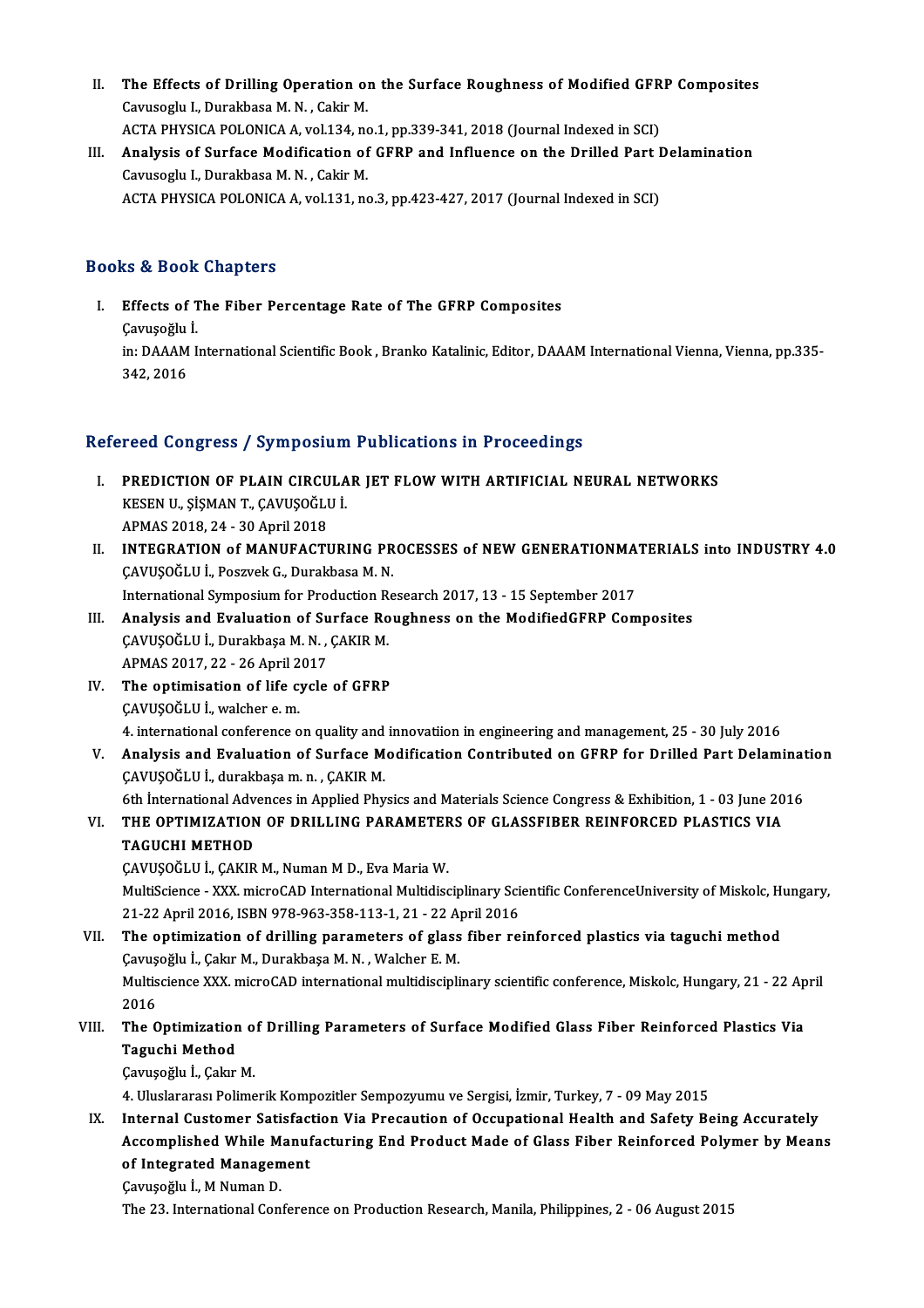|  | X. THE QUALITY IMPROVEMENT PROCESS THROUGH APPLICATION OF MULTI-VARI CHART IN AN                                |
|--|-----------------------------------------------------------------------------------------------------------------|
|  | <b>AUTOMOTIVE SUPPLIER</b>                                                                                      |
|  | Cavusoglu I., Durakbasa M. N.                                                                                   |
|  | International Conference on Production Research - Regional Conference Africa, Europe and the Middle East (ICPR- |
|  | AEM) / 3rd International Conference on Quality and Innovation in Engineering and Management (QIEM), Cluj-       |
|  | Managa, Bamania, 1, $\overline{0}$ Luke 2014, np 60, 72                                                         |

International Conference on Production Rese<br>AEM) / 3rd International Conference on Qua<br>Napoca, Romania, 1 - 05 July 2014, pp.69-72<br>Altı Sigma: Ünetim Proseslorinda Napode AEM) / 3rd International Conference on Quality and Innovation in Engineering and Management (QIEM), Cluj-<br>Napoca, Romania, 1 - 05 July 2014, pp.69-72<br>XI. Altı Sigma: Üretim Proseslerinde Neredeyse Hatasız Üretimin Gerçekle

Napoca, Romania, 1 - 05 July 2014, pp.69-72<br>Altı Sigma: Üretim Proseslerinde Nereo<br>Durakbaşa M. N. , Çavuşoğlu İ., Osanna P. H.<br>H. Hlusel Kalita Fonksiyon Göserimi Sampon Altı Sigma: Üretim Proseslerinde Neredeyse Hatasız Üretimin Gerçekleştirildiği Kali<br>Durakbaşa M. N. , Çavuşoğlu İ., Osanna P. H.<br>II. Ulusal Kalite Fonksiyon Göçerimi Sempozyumu, İzmir, Turkey, 19 - 21 March 2008, pp.1-10<br>P

Durakbaşa M. N. , Çavuşoğlu İ., Osanna P. H.<br>II. Ulusal Kalite Fonksiyon Göçerimi Sempozyumu, İzmir, Turkey, 19 - 21 March 2008, pp.1-10<br>XII. Process performance evaluation and improvement for the quality progress in t II. Ulusal Kalite Fonksiyon<br>Process performance ev<br>manufacturing systems<br>Carusežlu i Durakhasa M Process performance evaluation an<br>manufacturing systems<br>Çavuşoğlu İ., Durakbasa M., Osanna P. H.<br>19th IMEVO World Congrees 2006: Metr

manufacturing systems<br>Çavuşoğlu İ., Durakbasa M., Osanna P. H.<br>18th IMEKO World Congress 2006: Metrology for a Sustainable Development, Rio-De-Janeiro, Brazil, 17 - 22 Çavuşoğlu İ., Durakbasa M., Osanna P. 1<br>18th IMEKO World Congress 2006: Me<br>September 2006, vol.3, pp.2427-2428<br>Ön Kontrolün Tek Tereflı Telerane

- XIII. Ön Kontrolün Tek Taraflı Toleranslarda Kullanımı<br>Durakbaşa M. N., Çavuşoğlu İ. September 2006, vol.3, pp.242<br>**Ön Kontrolün Tek Taraflı T**<br>Durakbaşa M. N. , Çavuşoğlu İ.<br>VI İnatim Arastırmaları Samn VI. Üretim Araştırmaları Sempozyumu, İstanbul, Turkey, 22 - 23 September 2006, pp.355-364
- XIV. Sektörel Kalite Standardları ve Entegre Kalite Yönetim Sistemleri DurakbaşaM.N. ,Çavuşoğlu İ. Sektörel Kalite Standardları ve Entegre Kalite Yönetim Sistemleri<br>Durakbaşa M. N. , Çavuşoğlu İ.<br>V. Üretim Araştırmaları Sempozyumu, İstanbul, Turkey, 25 - 27 November 2005, pp.185-190<br>Tatal Quality Management (TOM) and Br
- XV. Total Quality Management (TQM) and Process Improvement Methods in The Modern Manufacting<br>Systems V. Üretim<br>Total Qu<br>Systems<br>Canuseğlı Systems<br>Çavuşoğlu İ., Durakbaşa M. N.<br>III. International Congress of Precision Machining, Vienna, Austria, 18 - 19 October 2005, pp.89-94<br>Improving Internabin Brograms in Undergraduate Edusation With House of Quality

Çavuşoğlu İ.,DurakbaşaM.N.

### XVI. Improving Internship Programs in Undergraduate Education With House of Quality<br>Yayla A.Y., Cavuşoğlu İ. III. International Congre<br>I<mark>mproving Internship</mark><br>Yayla A.Y. , Çavuşoğlu İ.<br>11. International Sumne Improving Internship Programs in Undergraduate Education With House of Quality<br>Yayla A. Y. , Çavuşoğlu İ.<br>11. International Symposium on Quality Function Deployment, İzmir, Turkey, 26 - 30 September 2005, pp.389-398<br>Produs

Yayla A. Y. , Çavuşoğlu İ.<br>11. International Symposium on Quality Function Deployment, İzmir, Turkey, 26 - 30 September 2005, pp.<br>2005, XVII. Product and Process Improvement For Automotive Suppliers in The Modern Quality S Product and Process Improvement For Automotive Suppliers in The Modern Quality System<br>Durakbaşak M.N., Çavuşoğlu İ. Product and Process Improvement For Automotive Suppliers in The Modern Quality System<br>Durakbaşak M. N. , Çavuşoğlu İ.<br>11. International Symposium on Quality Function Deployment, İzmir, Turkey, 26 - 30 September 2005, pp.12

# Durakbaşak M. N. , Çavuşoğlu İ.<br>11. International Symposium on Quality Function Deployment, İzmir, Turkey, 26 - 30 September 2005, pp.1<br>XVIII. Teknik Eğitim Fakültesinde Yer Alan Metal Eğitimi Bölüm Programında Yapılan 11. International Symposium on Quality Function I<br>Teknik Eğitim Fakültesinde Yer Alan Metal E<br>Toplam Kalite Yöntemiyle Değerlendirilmesi<br>Caruseğlu İ. Salman S Teknik Eğitim Fakül<mark>ı</mark><br>Toplam Kalite Yönte<br>Çavuşoğlu İ., Salman S.<br>L Uluslanansı Mesleki

Çavuşoğlu İ., Salman S.

I. Uluslararası Mesleki ve Teknik Eğitim Teknolojileri Kongresi, İstanbul, Turkey, 5 - 07 September 2005, pp.1327-<br>1332 I. Uluslararası Mesleki ve Teknik Eğitim Teknolojileri Kongresi, İstanbul, Turkey, 5 - 07 Septemb<br>1332<br>XIX. End of Life Management and Recycling of Used Products in The European Industry<br>2000 B.H. Durakbase M.N. Taburaya H

# 1332<br><mark>End of Life Management and Recycling of Used Pr</mark>e<br>Osanna P. H. , Durakbaşa M. N. , Tahırova H., Çavuşoğlu İ.<br>Teshnika Oshrany Prestredia: Medzinaredna Konferensis End of Life Management and Recycling of Used Products in The European Industry<br>Osanna P. H. , Durakbaşa M. N. , Tahırova H., Çavuşoğlu İ.<br>Technika Ochrany Prostredia; Medzinarodna Konferencia, Povazhska-Bystrica, Slovakia, Osanna<br>Technil<br>pp.1-7<br>Otama

# Technika Ochrany Prostredia; Medzinarodna Konferencia, Povazhska-Bystrica, Slovakia, 29 June - 01 July 2005,<br>pp.1-7<br>XX. Otomotiv Endüstrisinde Modern Kalite Yönetimi Metotları ile Süreçlerin İzlenmesi ve Optimizasyonu<br>Dura pp.1-7<br>XX. Otomotiv Endüstrisinde Modern Kalite Yönetimi Metotları ile Süreçlerin İzlenmesi ve Optimizasyonu<br>Durakbaşa M. N. , Çavuşoğlu İ. Otomotiv Endüstrisinde Modern Kalite Yönetimi Metotları ile Süreçlerin İzlen<br>Durakbaşa M. N. , Çavuşoğlu İ.<br>IX. Otomotiv ve Yan Sanayi Sempozyumu, Bursa, Turkey, 27 - 28 May 2005, pp.200-204<br>Ünetim Süreslerinde Etkin bir K

# Durakbaşa M. N. , Çavuşoğlu İ.<br>IX. Otomotiv ve Yan Sanayi Sempozyumu, Bursa, Turkey, 27 - 28 May 2005, pp.200-204<br>XXI. Üretim Süreçlerinde Etkin bir Kalite Yönetimi için Kullanılan Kalite Fonksiyon Yayılımı (QFD) Tekni IX. Otomotiv ve Yan Sanayi Sen<br>**Üretim Süreçlerinde Etkin**<br>Durakbaşa M. N. , Çavuşoğlu İ.<br>Malzama Bilimi ve Üretim Yönt Üretim Süreçlerinde Etkin bir Kalite Yönetimi için Kullanılan Kalite Fonksiyon Yayılımı (Q<br>Durakbaşa M. N. , Çavuşoğlu İ.<br>Malzeme Bilimi ve Üretim Yöntemleri Sempozyumu, İzmir, Turkey, 15 - 17 October 2003, pp.342-347<br>Endü

Malzeme Bilimi ve Üretim Yöntemleri Sempozyumu, İzmir, Turkey, 15 - 17 October 2003, pp.342-347

# Durakbaşa M. N. , Çavuşoğlu İ.<br>Malzeme Bilimi ve Üretim Yöntemleri Sempozyumu, İzmir, Turkey, 15 - 17 October 2003, pp.342-347<br>XXII. Endüstireyel İşletmelerde Gelişen Teknolojiler ve ISO 9000:2000 Standartları ile Kalite Endüstireyel İşletmelerde<br>Sistemlerinde Proses Mode<br>Durakbaşa M.N., Çavuşoğlu İ.<br>H. Makine Makamesi ve İmakt

II. Makine Malzemesi ve İmalat Teknolojisi Sempozyumu, Manisa, Turkey, 07 November 2001 - 09 November 2019,<br>pp.465-472 Durakbaşa<br>II. Makine M<br>pp.465-472